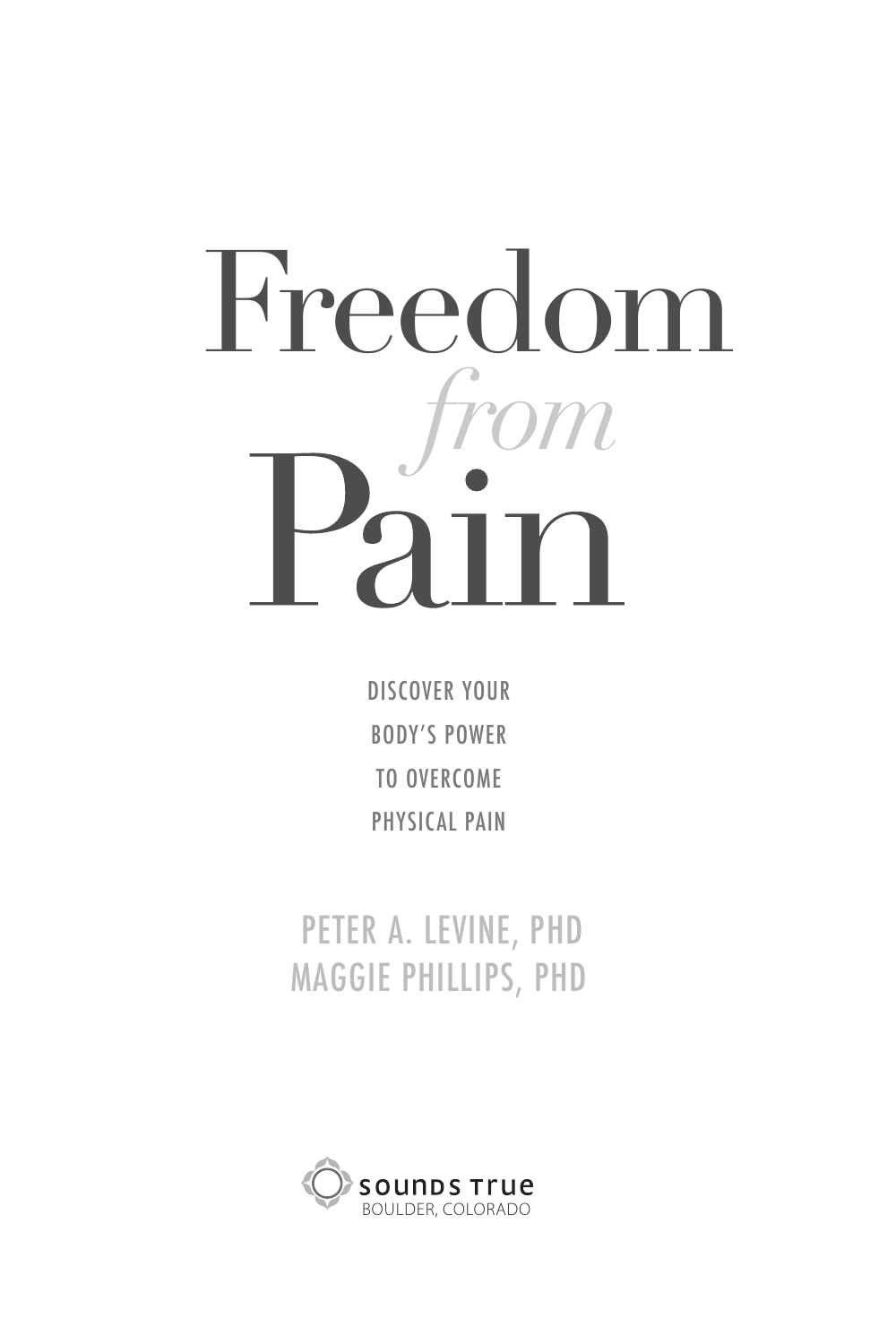Sounds True, Inc. Boulder, CO 80306

Copyright © 2012 Peter A. Levine and Maggie Phillips

Sounds True is a trademark of Sounds True, Inc. All rights reserved. No part of this book or CD may be used or reproduced in any manner without written permission from the authors and publisher.

Published 2012

Cover design by Jennifer Miles Book design by Lisa Kerans

Printed in Canada

Library of Congress Cataloging-in-Publication Data

Levine, Peter A. Freedom from pain: discover your body's power to overcome physical pain / Peter A. Levine, Maggie Phillips. p. cm.

Includes biographical references and index. ISBN 978-1-60407-663-9 1. Pain—Popular works. 2. Chronic pain—Popular works. 3. Mind and body therapies—Popular works. I. Phillips, Maggie. II. Title. RB127.L398 2012 616'.0472--dc23

#### 2011036499

ebook ISBN 978-1-60407-754-4

10 9 8 7 6 5 4 3 2 1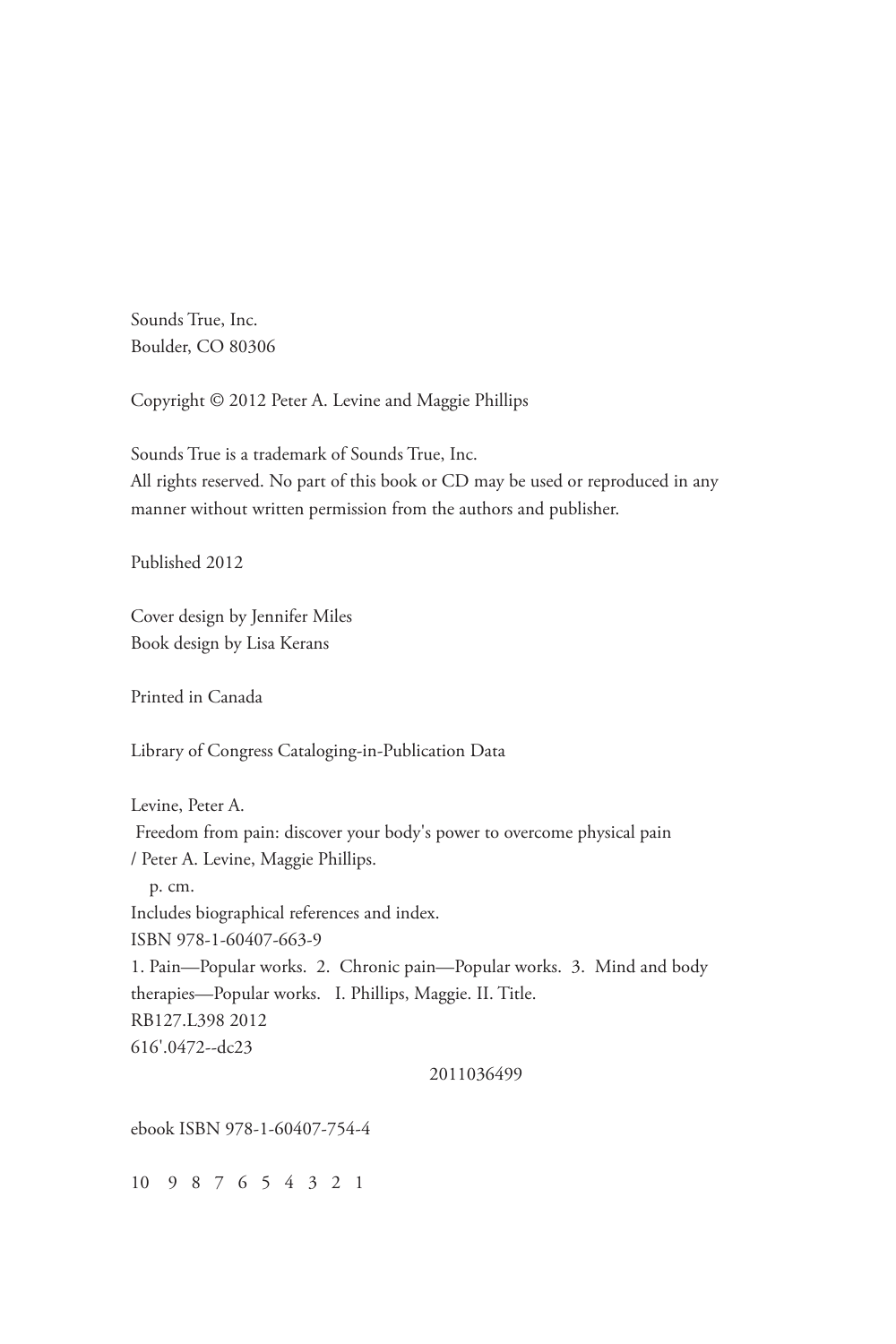## **Contents**

| <b>CHAPTER ONE</b>                                                                       |
|------------------------------------------------------------------------------------------|
| Why We Hurt and How We Suffer 1                                                          |
| <b>CHAPTER TWO</b>                                                                       |
| The Pain Trap $\ldots \ldots \ldots \ldots \ldots \ldots \ldots \ldots \ldots \ldots 19$ |
| <b>CHAPTER THREE</b>                                                                     |
| Neutralizing the Factors That Cause Chronic Pain 27                                      |
| <b>CHAPTER FOUR</b>                                                                      |
| The Journey Back from Unmanageable Pain 53                                               |
| <b>CHAPTER FIVE</b>                                                                      |
| Working with Specific Pain Conditions 83                                                 |
| <b>CHAPTER SIX</b>                                                                       |
| Preventing and Resolving the Pain of Medical Trauma 117                                  |
| <b>CHAPTER SEVEN</b>                                                                     |
| Resilience, Continued Recovery, and                                                      |
|                                                                                          |
| 151                                                                                      |
| 153                                                                                      |
| Suggested Reading and Listening<br>163                                                   |
| 165                                                                                      |
| 173                                                                                      |
| 177                                                                                      |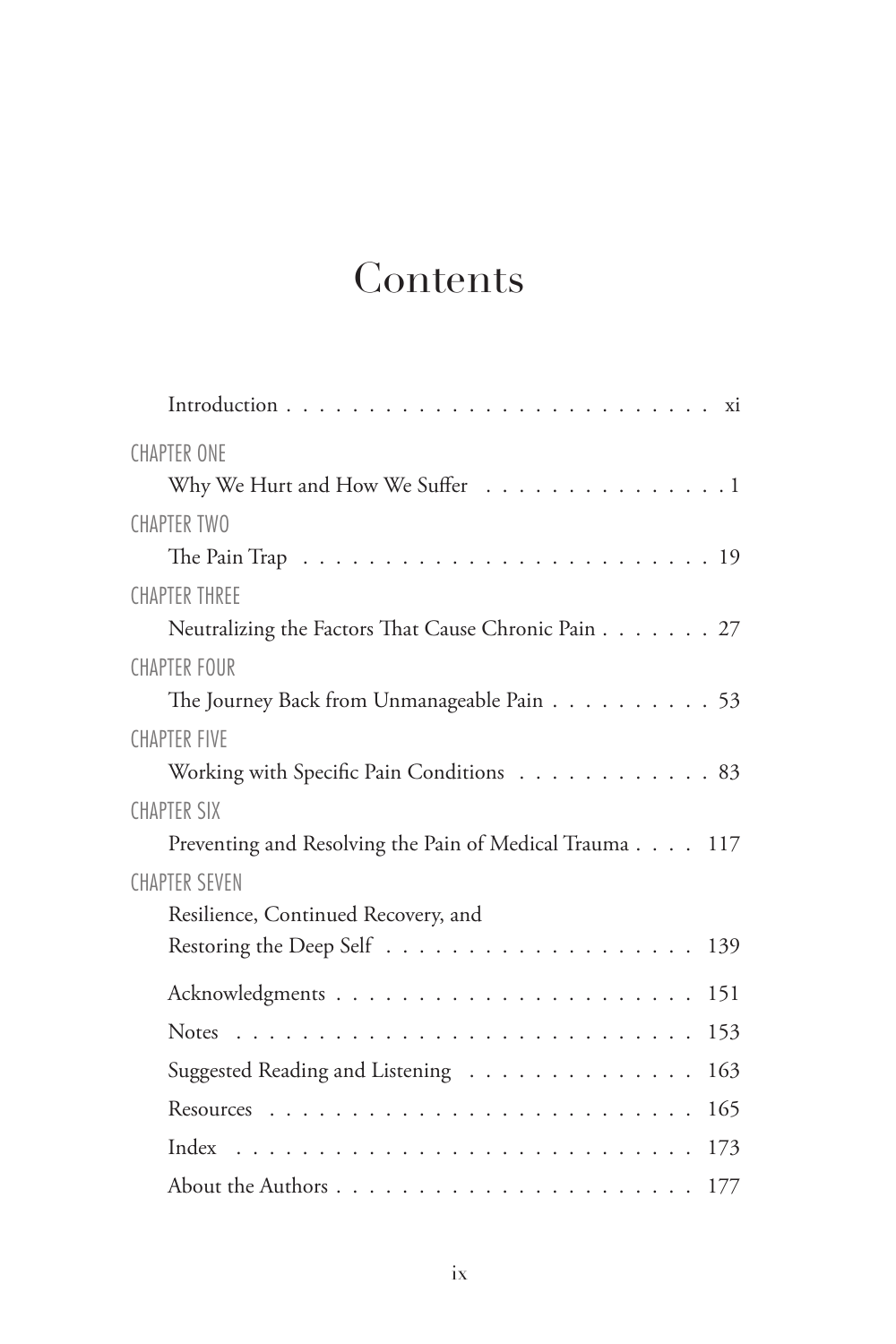#### Chapter One

## Why We Hurt and How We Suffer

*It is life's only true opponent. Only Fear can defeat life. —Life of Pi,* Yan Martel

THOSE OF US FORTUNATE ENOUGH to engage in a life fully lived will find it nearly impossible to escape from this world without experiencing moments of significant pain. According to the Buddha, "When touched with a feeling of pain, the ordinary person laments . . . becomes distraught . . . *contracts* and so . . . feels two pains . . . just as if they were to shoot a man with an arrow and, right afterward, were to shoot him with another so that he would feel the pain of [both] . . ."

The first arrow in this teaching represents necessary pain. The second one represents unnecessary suffering and trauma. It is our *fear about pain* that creates this second arrow, a fear that creates a fertile landscape for chronic pain, distress, and anguish. As pain sufferers, we become so frightened of pain that we recoil from feeling *any* bodily sensations. It is as though we believe that by feeling our bodies we will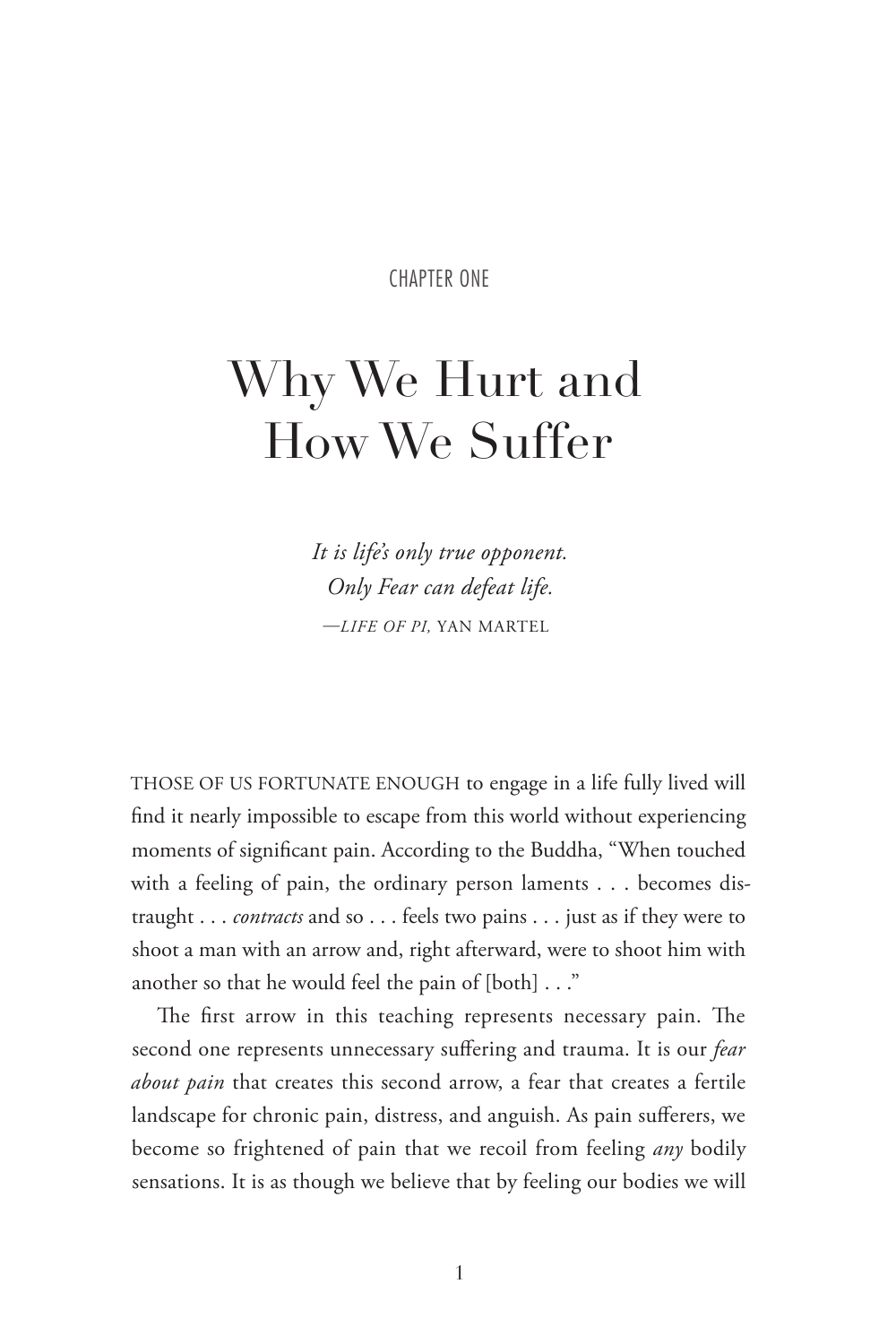be destroyed or, at the very least, our conditions will worsen. Hence we remain stuck and so shoot ourselves with the second arrow.

In this volume, we hope to provide you with the skills necessary to begin to help take the fear and hurt out of your pain. This program provides you with the means to *prevent* chronic pain from developing in the aftermath of *common* life events such as accidents and surgeries, as well as to release unresolved pain that has been held in the body from past traumatic events.

It is our shared vision that, with the guidance of this program, you will start to free yourselves from unnecessary suffering. Our wish is to support your transformation of pain into an empowering energy that allows you to embrace your life fully, with purpose, and with freedom from pain.

If you are reading this book, we're imagining that you've been struggling with pain or that you care about someone who is. More than likely, you have in mind important questions and concerns that you want to make sure are addressed in this program.

We want to assure you right from the beginning that our purpose is to introduce you to practical, effective strategies distilled from working successfully with many different pain problems over the years. Practice exercises sprinkled throughout our program, beginning with this first chapter, will help you understand the main principles and further evolve related techniques into integrated skills.

Some of the important questions we will answer include:

- What does the latest research teach us about how to resolve pain and suffering?
- How do I prioritize my many needs so that I stop feeling overwhelmed and can begin to reduce my pain right away?
- Will this approach work with *my* specific type of pain?
- How can I get the support I need from professionals who work with me, as well as from my loved ones?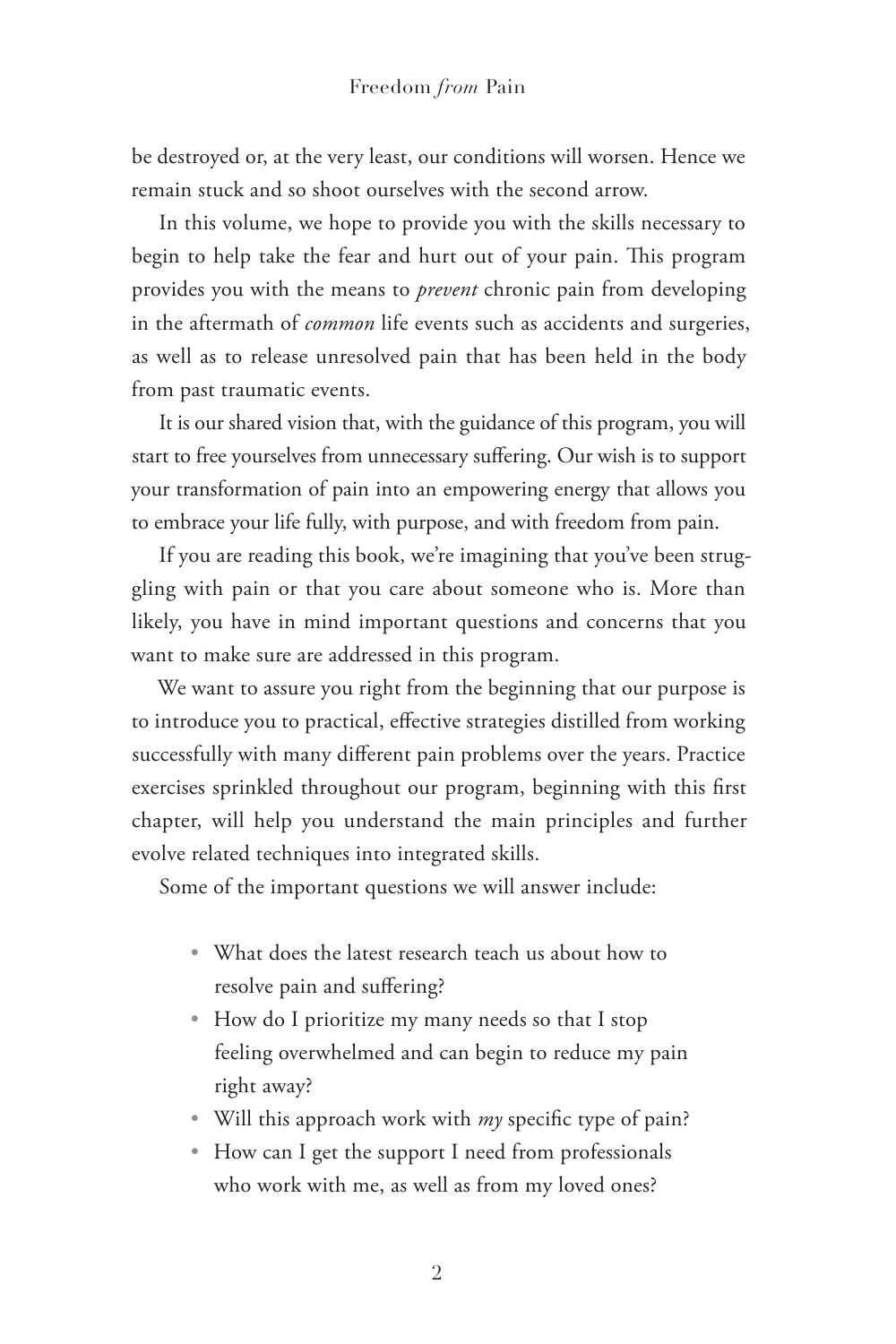• How can I make decisions about medical interventions including medication and surgery?

We'll begin now with a foundational question—what *is* pain, anyway?

#### What is Pain?

Pain, first and foremost, is a signal to let us know that we have been injured or are ill. Pain can also arise from tension and discomfort caused by how we respond to stress and threat. When we are threatened physically, emotionally, mentally, and spiritually, our nervous systems automatically react to ensure that we are protected from harm or injury.

In its purest form, pain is an essential part of our natural survival system, warning us that something is wrong and motivating us to give our body urgent attention. Pain signals are sent from nerves in the part of the body that has been injured to the brain. No pain is felt until the brain has interpreted the information it has received.

Many parts of the brain, as we shall see, collaborate in turning on pain as a survival response, including areas that govern past memories, emotions, and mood, as well as future intentions. Meaning and importance of the pain are also part of the pain picture. For instance, the same hand injury might mean something very different to a professional pianist than it does to an amateur volleyball player; therefore, both individuals may have drastically different pain experiences. That is why each person's struggle with pain will be unique, and why we actively encourage you to find the exercises and concepts in this program that work best for you.

We will be studying three types of pain in this program: physical, emotional, and posttraumatic. Physical pain is due to actual injury and tissue damage. Emotionally based pain is formed by strong, unresolved emotions that we have "stored" in the body instead of healthfully expressing them. Finally, posttraumatic pain is generated from much stronger reactions to overwhelming, terrifying, or devastating events.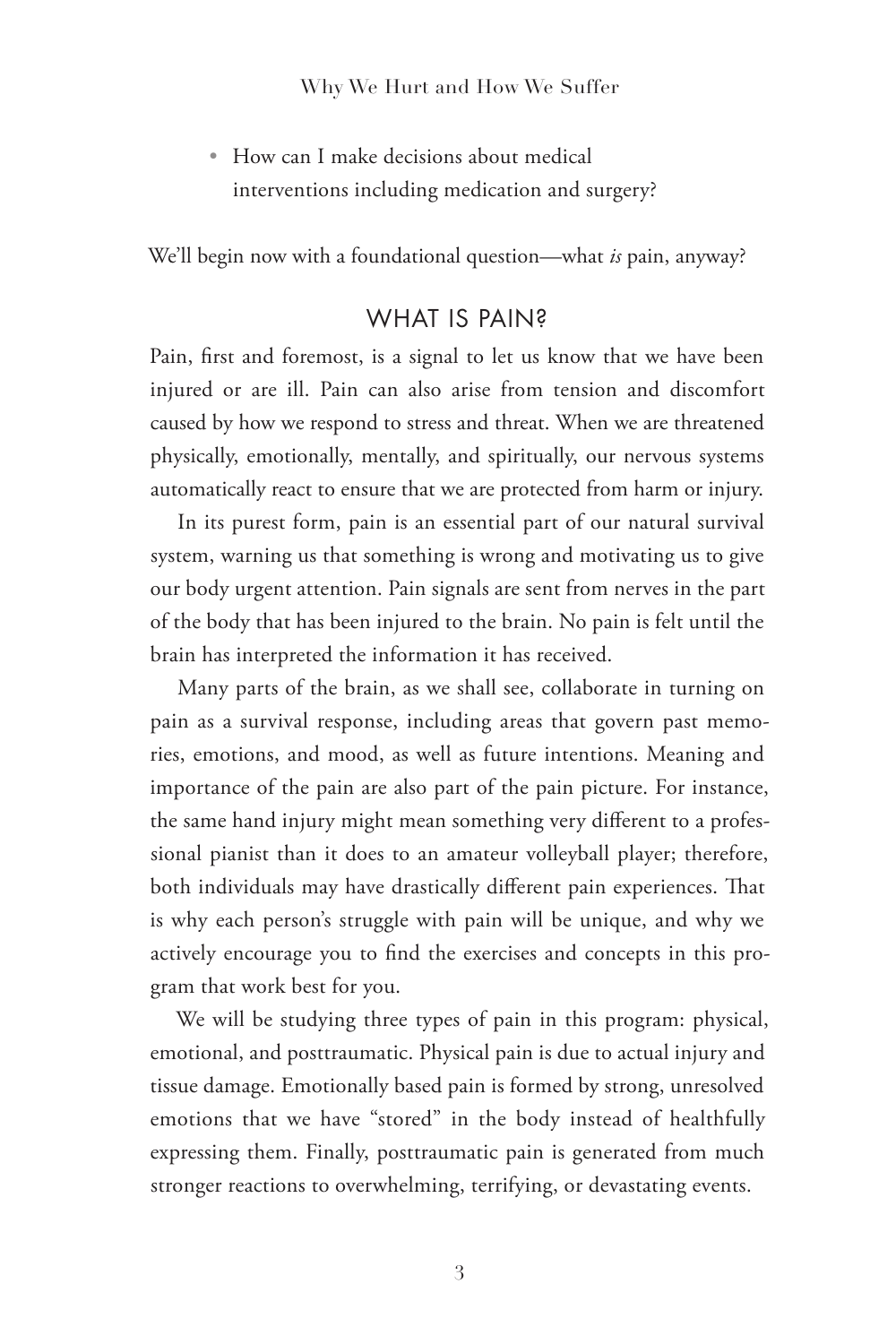These three types of pain are categorized according to their root causes, which also often correspond to how they appear or present themselves. For example, following an accident or injury, your primary concern will almost always be the localized physical pain you experience. When you suffer the loss of someone you love, as expected, you will struggle with emotional distress that might include sadness, grief, fear, anger, rage, despair, or some combination of these feelings. And, after being assaulted, threatened with rape, or surviving a fire, flood, or tornado that results in the loss of all your belongings and perhaps even family members, you more than likely will be overwhelmed by posttraumatic reactions that might include insomnia, panic attacks, sensory flashbacks, or systemic or stress-related pain such as migraines, depression, helplessness, and hopelessness.

Although these three classifications have obvious distinctions, one of the keys to treating pain successfully is the recognition that these three basic types overlap each other. Pain then is multi-dimensional. For example, many physical pain conditions include emotional reactions and interactions with past trauma. Most emotional pain conditions will also feature somatic symptoms such as physical pain and links to past traumatic events. And posttraumatic conditions involve a complex combination of all three types of pain responses.

So in addition to presenting ways to help you achieve freedom from these three types of pain, we will also help you understand some of the complexity that may be driving *your* pain and preventing you from healing. Because most pain complexity is linked to trauma, we continue our opening discussion with important perspectives on trauma.

### WHAT IS TRAIJMA?

There are many theories about what trauma is. However, most definitions emphasize that the traumatized person has been exposed to one or more life events involving actual (or perceived) threats to survival or physical wholeness, and where the individual's reactions included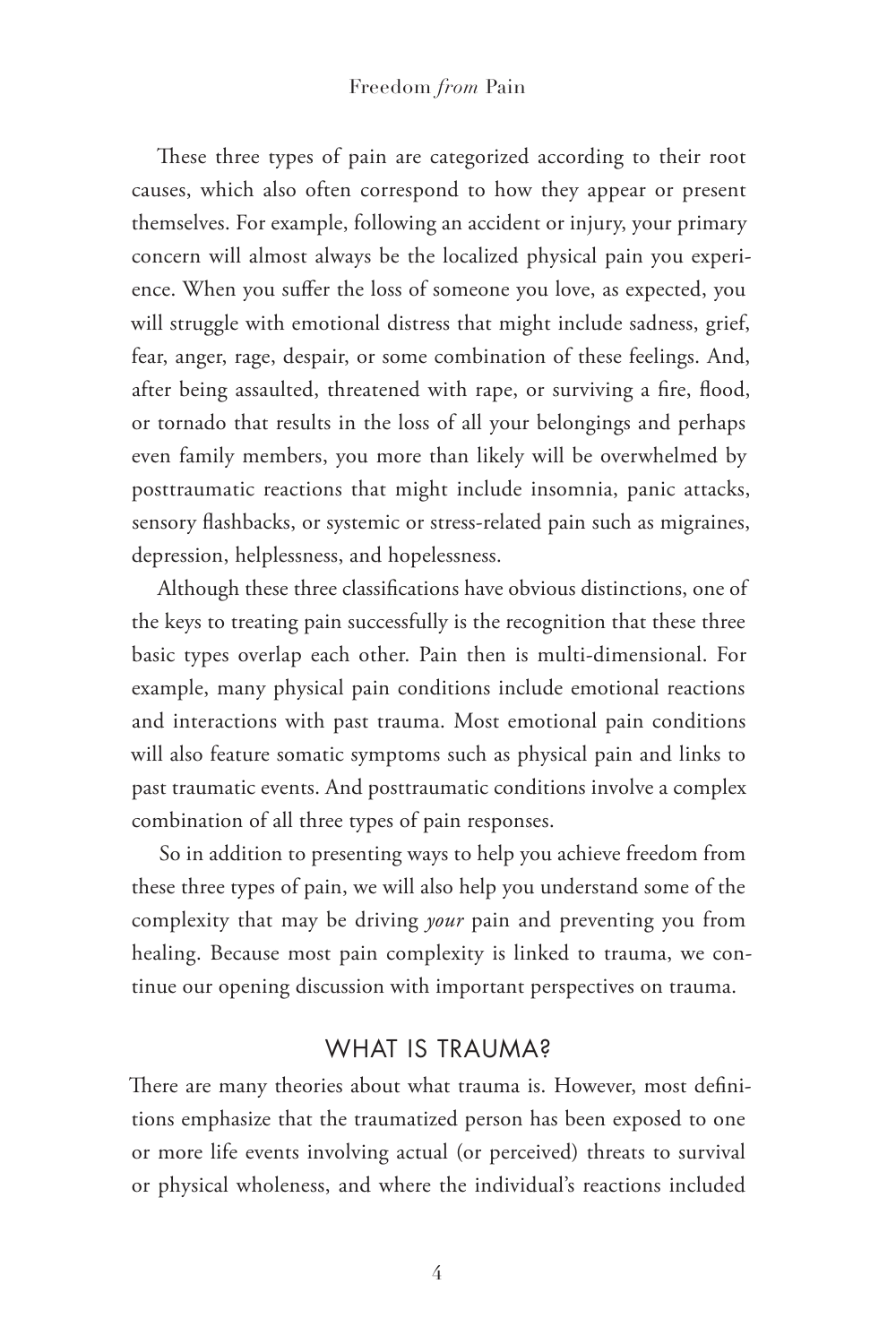intense negative emotions like fear, helplessness, loss of control, and/ or terror. Traumatic events are basically of two types—a single incident (such as an accident or injury), or multiple, ongoing events like those involved in repeated childhood emotional, physical, or sexual abuse, and/or neglect.

Studies of animal responses to threat have helped us better understand how these kinds of responses are resolved and released. Animals in the wild encounter numerous incidents of threat to their survival each day, yet generally seem to display no residual signs of trauma. From what we know, animals in their wild habitats are only concerned with what is happening *right now.* They do not worry or dream about the future. They do not regret or pine for the past. They are always "in the moment," so to speak. After the threat has passed, they give themselves time to "discharge" or release the energy generated by the threat, and allow themselves time to settle. This is what we will be teaching you to do in this program: to become aware of your heightened physiological responses, to learn and practice a variety of techniques to discharge energies related to high-threat arousal, and strategies to give yourself time to settle from this activation and return to equilibrium.

The main difference between wild animals and human ones in terms of trauma is that animals *complete* fight and flight responses that allow them to fight back against what threatens them or to flee and escape the source of threat. Then they spontaneously shake off any residual stress effects through a series of shaking movements. It is after these involuntary trembling movements reach their natural conclusion that animals are able to become fully mobile and return to life as usual. They are also freed from the aftereffects of traumatic stress.

We human animals, however, often cannot escape or fight back, and have been conditioned not to allow our bodies time to "shake off" the aftermath of threat. We then often shift into the freeze response. Remnants of the fight, flight, or freeze response, when not released from the body, leave us in these heightened and inhibited physiological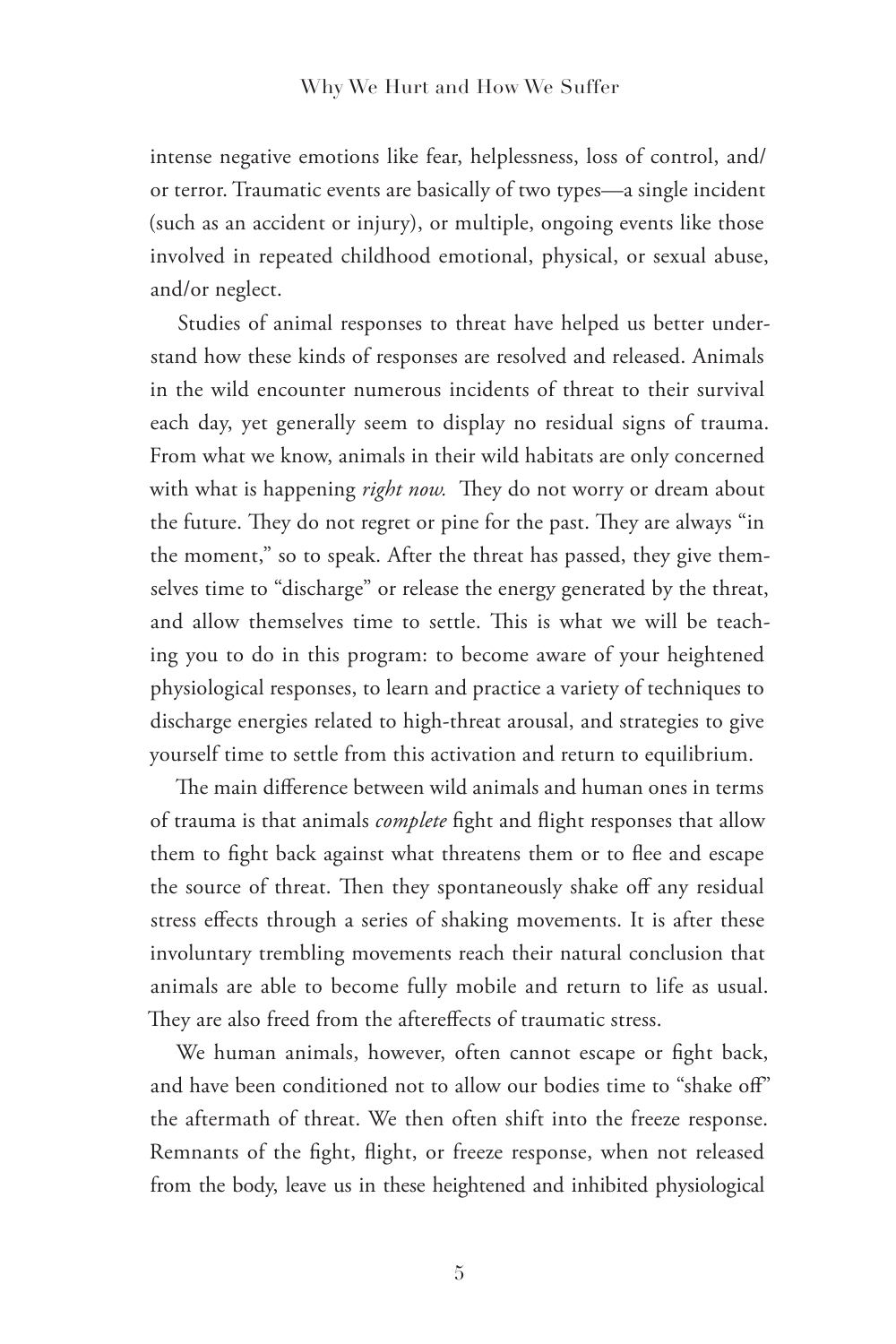states. In order to try to integrate back into society (where we often receive the message to "just get over it"), we try to suppress these urges to fight back or flee. This avoidance can create more physiological constriction and psychological dissociation, the foundation for many pain conditions.

During this program, you will learn more about the somatic reactions that set the stage for the evolution of stress and pain disorders as well as ways to free your body of their effects. The unique contribution of the Somatic Experiencing model to the treatment of pain and trauma is the understanding that trauma exists in the nervous system and the body, not in the content of the traumatizing event.

The Freedom from Pain process emphasizes "bottom-up" approaches, or healing from the body level up to intervene in related thoughts, feelings, and perceptions. To accomplish this, you will learn a series of skills related to first identifying and then regulating your pain sensations. This will allow you to gradually break free of the pain trap that may be blocking your recovery (see page 19), and eventually release the intense energies trapped in the nervous system so that they can be transformed into resilience and flow.

### The Language of Sensation

In order to recruit your body as your ally in securing freedom from pain, the first step is to learn how to communicate with your body so that you can create a healing, collaborative partnership. In other words, you will need to figure out how to shift your body from painful enemy to invaluable resource.

Although it's obvious that the body is important to the healing process, many people in pain have trained themselves to disconnect from their body experience in a defensive attempt to avoid feeling more pain. Yet leaving body experience out of your healing equation will greatly limit your healing possibilities.

During this program, we will teach you to develop the *language of sensation* so that you can recognize the wisdom of your body in terms of the important information and feedback it provides. The *felt sense* paradigm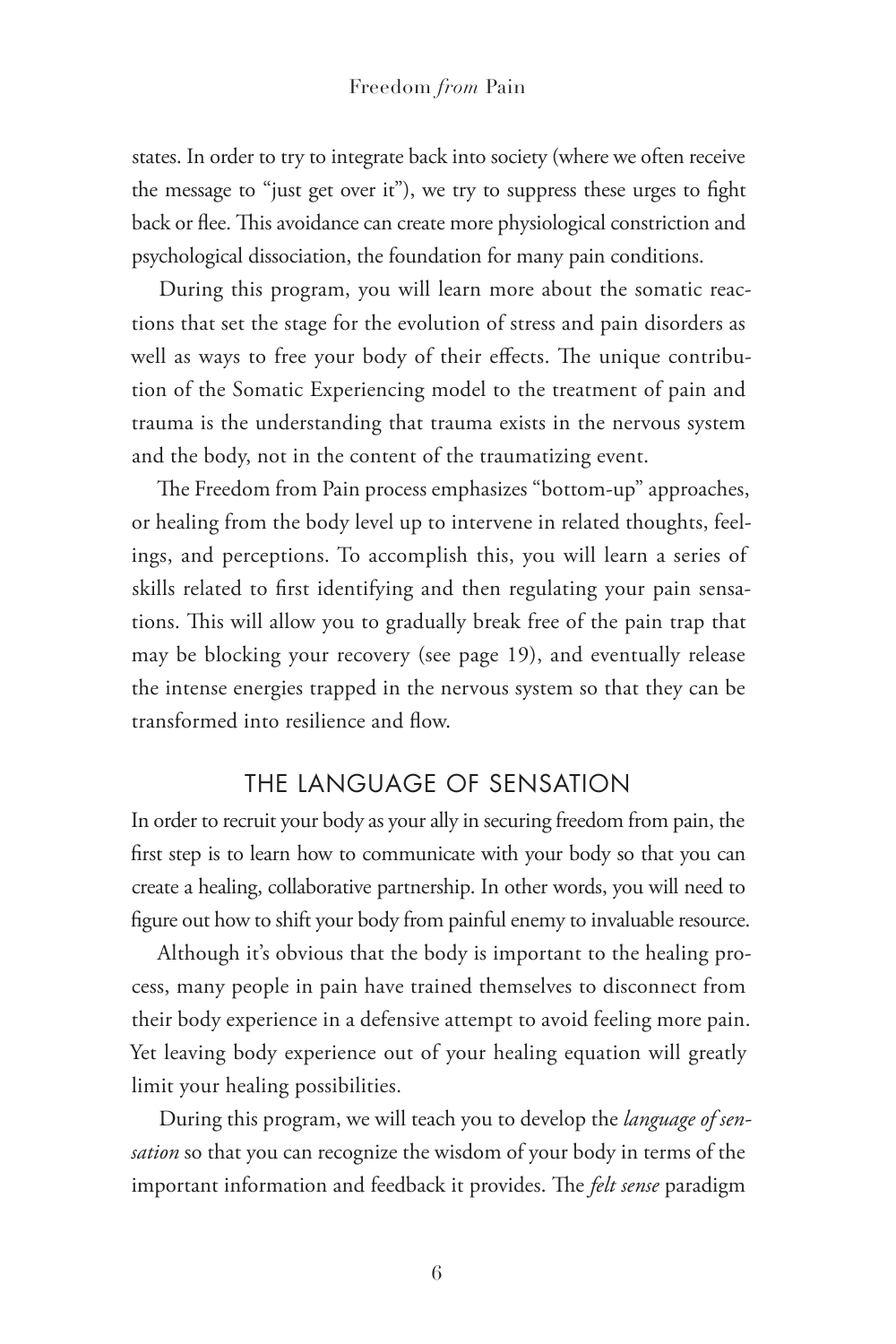of Focusing, developed by philosopher, psychologist, and researcher Eugene Gendlin, provides a map for learning this new language.<sup>1</sup>

The felt sense utilizes the language of body-mind communication and serves as a kind of radar or navigation system, letting us know instantly about elements of our internal and external environments and how they are affecting us in the current moment. Understandings from Somatic Experiencing and our Freedom from Pain program will prepare you to listen to and interpret this language as guidance, relayed to you immediately through your felt-sense radar.

You can learn, step-by-step, to decode the power of the unspoken voice of the sensate communications your body transmits. This will enable you to follow your body's primitive, nonverbal pathways to discover actions that you can take to release the shock of trauma and pain. Tracking these kinds of sensory, nonverbal clues can also lead you to resources of expansion that can relieve your suffering and help reset your nervous system to support balance and new awareness.

#### First Steps

As part of your Freedom from Pain program, we recommend, if you aren't already, engaging in gentle movement, such as stretching, qi gong, tai chi, or a gentle, restorative yoga class for people with injuries or disabilities.

Receiving gentle massage can also be helpful.<sup>2</sup> As you explore your body experience with the help of an experienced masseuse, you can begin to realize numerous important pain connections. For example, you may recognize that the pain in your shoulder or neck may actually start down in your hips and back. The pain in your back could also originate from constriction in your ankles and knees. Massage can help you relax and also become aware of how various types of tension in your body create the pain.

In movement classes, you can practice the same principles, by moving slowly, and beginning to become aware of the tense muscles in the center of your body, and then the muscles at the periphery. Also note any images or feelings that you may have as you slowly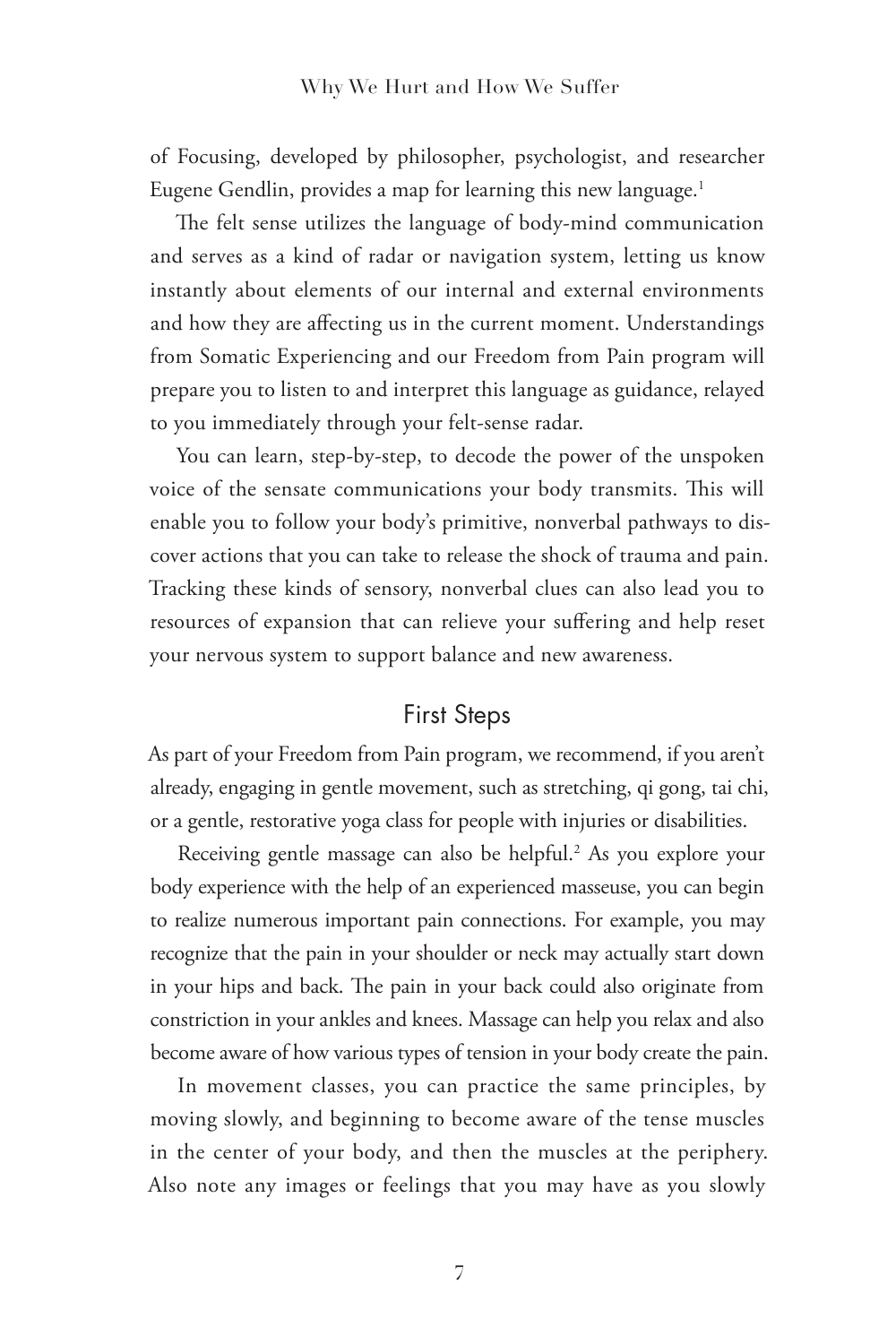allow yourself to release the tension through the gentle movements you are experiencing.

Our caveat is that massage and movement practice should never be painful (or that the pain should dissipate quickly and you should feel less pain afterwards). You must take care never to let your massage or movement practices become so intense that you have to ignore or push through the pain.

The first stepping stones on this journey are often ones of *invitation* and *permission* for simple exploration, using little more than innate curiosity and focused attention. This first exercise will help you begin to reconnect with and re-inhabit your body, which you may have abandoned to the ravages of pain and trauma. Although this may sound like a major undertaking, our message is that there are simple practices that can help you befriend your body and its unique resources.

#### EXERCISE: Re-Inhabiting Your Body  $\blacktriangleleft$ )) Track 1

Let's start with a part of your body that is not painful. It's important to note that no matter how long you have been in pain, there is always a place in your body that is relatively pain-free. Granted, this part of your body may be small and off the beaten path, so to speak, like the inside of your forearm or the palm of your hand. Wherever it is, find and feel the lack of pain, the pleasure or comfort, or at least the neutrality of sensation.

Now allow yourself to feel an area where your body hurts. Take this at your own pace, and if it's too intense, find an area that is less painful, and one that you can stay with more comfortably. Gently sense the contours of this area by breathing into it, and then see if you can let go of pain or tension as you exhale. Some of the sensations you may find are tingling, burning, warmth or heat, coldness, sharpness, stabbing, or aching.3 Whatever sensations you discover, just notice how they change with your awareness and breath.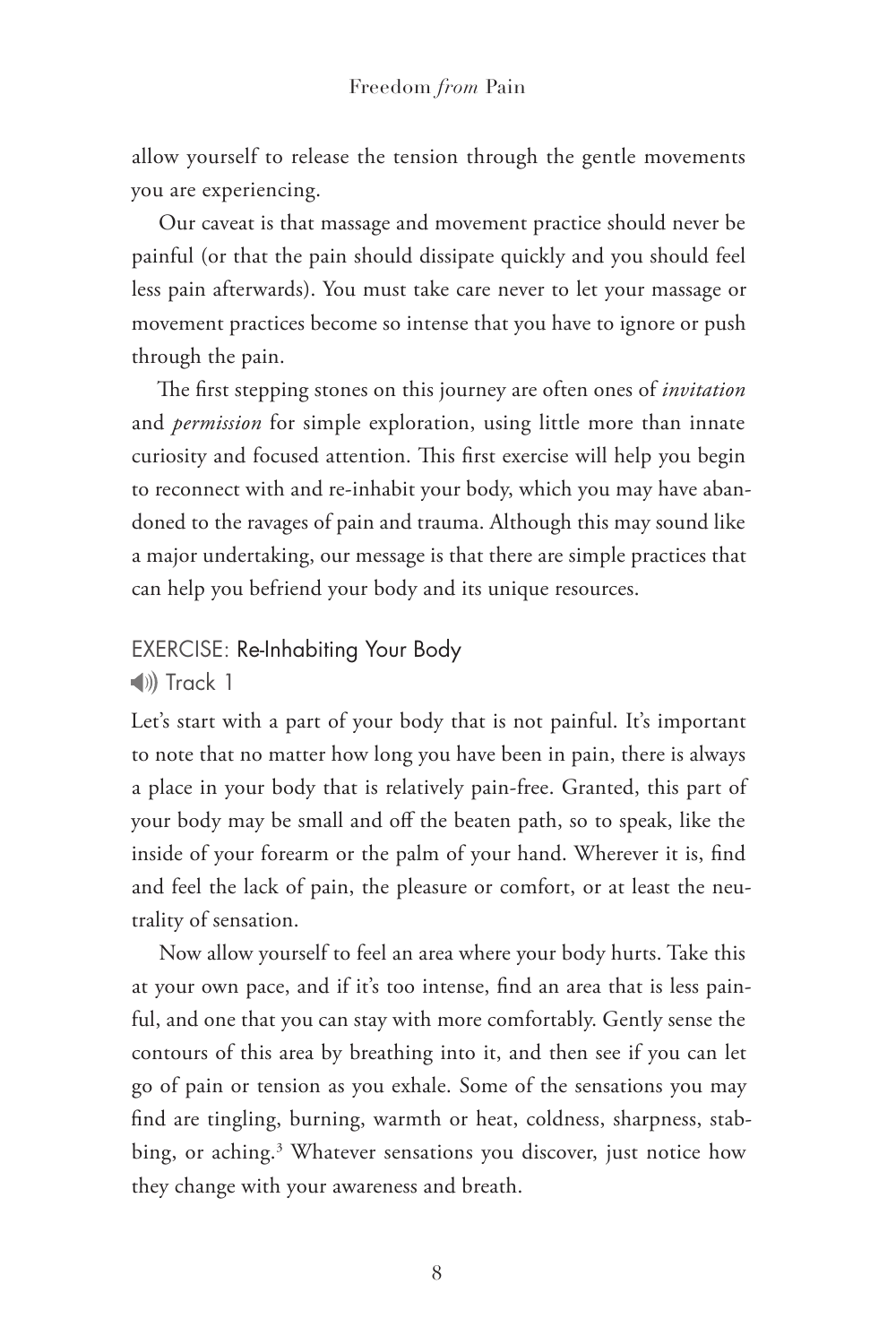Next, return to the pain-free area you identified before, sensing into it as you breathe in, and then letting go of what you sense there as you breathe out. Repeat this several times. What are you finding now in this area of the body that you did not find before?

Using your breath, shift back and forth, visiting several of the more painful places in your body, and then the more pleasant or pain-free places. Pause at each, sending your breath to re-inhabit it, and letting go of all effort as you exhale.

Record your responses to this exercise in your pain notebook.  $\mathcal{C}$ 

#### Bill: Beginning the Sensate Journey

Bill discovered the tools of invitation and permission in his first consultation session, which he had scheduled to evaluate the persistent nerve pain just below his right scapula following a serious bicycle accident.

Bill was pacing, his face guarded as he waited to find out how this appointment would be different from the numerous sessions with the acupuncturists, physiatrists, orthopedists, osteopaths, physical therapists, kinesiologists, surgeons, and medical doctors he had already experienced during the seven years following his bicycle accident.

Describing the site of the pain, he commented, "It's hard for me to believe I still have this. No one can find a reason for this pain." As with so many pain sufferers, nothing had shown up on any of the X-rays, CAT scans, and MRIs. The only finding had resulted from a nerve conduction test indicating that an auxiliary nerve had been compressed. "But I'll tell you," he added, "it's very real to me. I feel like I died that day I went off my bike. I don't remember it, but I know it happened, and in that moment, everything in my life changed."

With some reassurance and encouragement, Bill told the story he had told countless times before. Instead of passively accepting his narration—which is what Bill had experienced in all his previous medical visits—I began to probe for the impact that the story was having on Bill's body, and, at the same time, initiating the process of resolution.